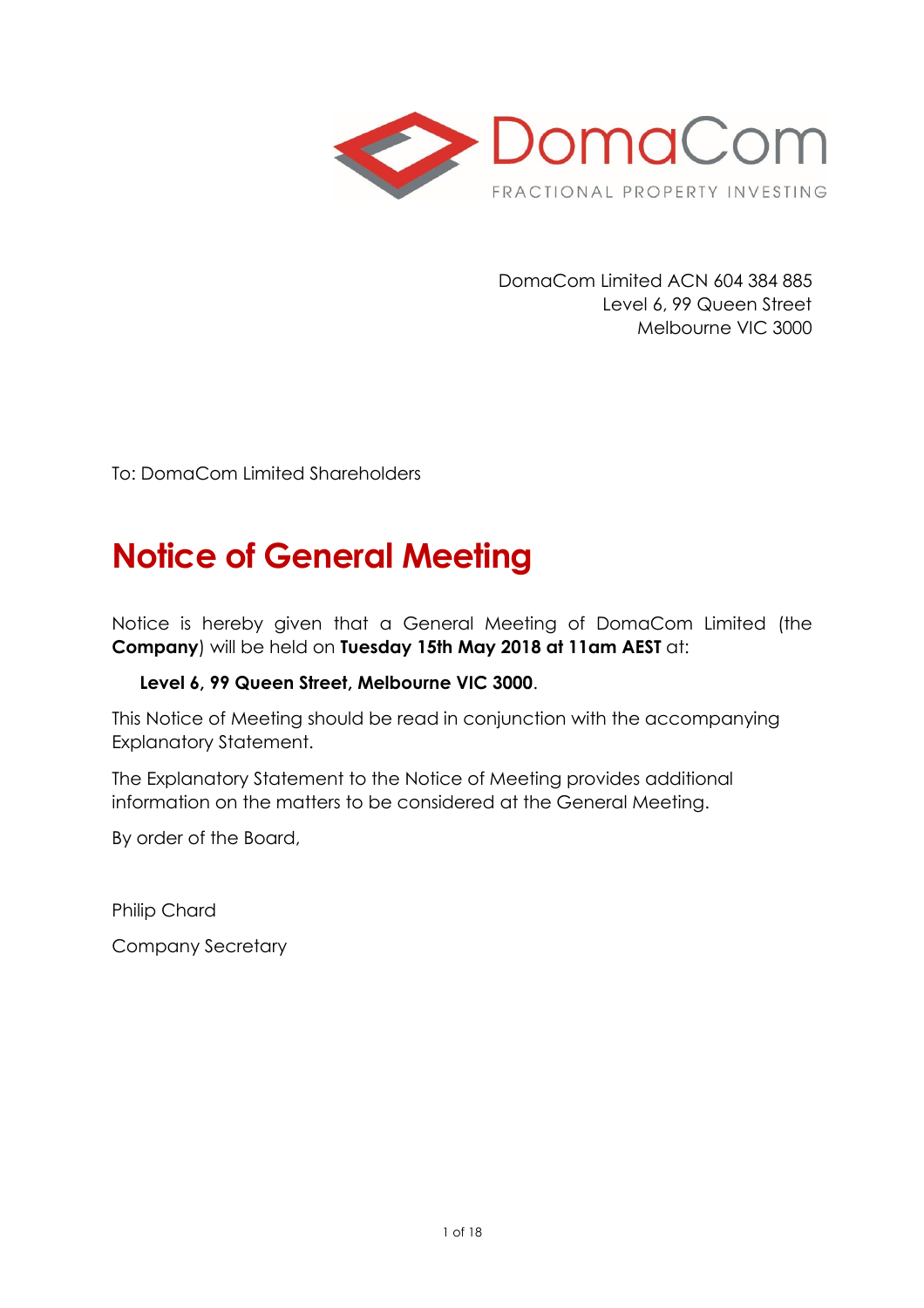# **AGENDA**

# **1. Resolutions**

# **Resolution 1 – Ratification of prior issue of Shares and Options**

To consider and, if thought fit, pass the following resolution as an ordinary resolution:

*"That for the purposes of ASX Listing Rule 7.4 and for all other purposes, Shareholders ratify the allotment and issue of 2,000,000 Shares and 3,700,000 unlisted Options to The Australian Special Opportunity Fund, LP ("ASOF") pursuant to the Convertible Security Funding Agreement between the Company and ASOF, on the terms and conditions of the agreement as set out in the Explanatory Statement."*

### **Voting Exclusion Statement for Resolution 1:**

The Company will disregard any votes cast on this Resolution by any person who participated in the issue and any associates of those persons. However, the Company need not disregard a vote if it is cast by a person as a proxy for a person who is entitled to vote, in accordance with the directions of the Proxy Form, or, it is cast by the person chairing the meeting as proxy for a person who is entitled to vote, in accordance with a direction on the Proxy Form to vote as the proxy decides.

# **Resolution 2 – Ratification of issue of Convertible Security to The Australian Special Opportunity Fund, LP**

To consider and, if thought fit, pass the following resolution as an ordinary resolution:

*"That for the purposes of ASX Listing Rule 7.4 and for all other purposes, Shareholders ratify the allotment and issue of the Convertible Security to The Australian Special Opportunity Fund, LP on the terms and conditions of the agreement as set out in the Explanatory Statement."*

### **Voting Exclusion Statement for Resolution 2:**

The Company will disregard any votes cast on this Resolution by any person who participated in the issue and any associates of those persons. However, the Company need not disregard a vote if it is cast by a person as a proxy for a person who is entitled to vote, in accordance with the directions of the Proxy Form, or, it is cast by the person chairing the meeting as proxy for a person who is entitled to vote, in accordance with a direction on the Proxy Form to vote as the proxy decides.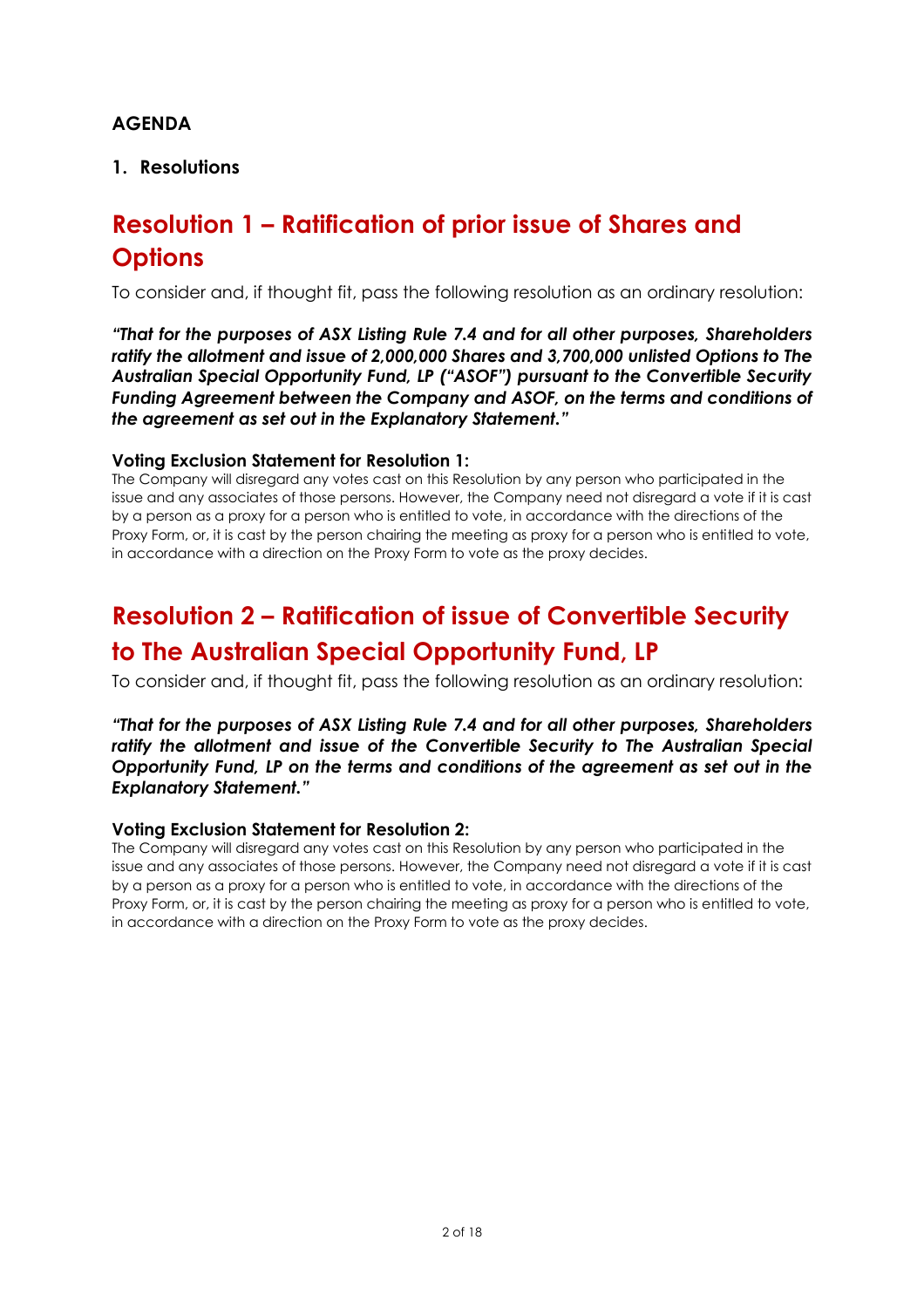# **Resolution 3 – Ratification of prior issue of 3 Year Convertible Notes to unrelated parties**

To consider and, if thought fit, pass the following resolution as an ordinary resolution:

### *"That for the purposes of ASX Listing Rule 7.4 and for all other purposes, Shareholders ratify the allotment and issue of the 3 Year Convertible Notes to unrelated parties on the terms and conditions of the agreement as set out in the Explanatory Statement."*

### **Voting Exclusion Statement for Resolution 3:**

The Company will disregard any votes cast on this Resolution by any person who participated in the issue and any associates of those persons. However, the Company need not disregard a vote if it is cast by a person as a proxy for a person who is entitled to vote, in accordance with the directions of the Proxy Form, or, it is cast by the person chairing the meeting as proxy for a person who is entitled to vote, in accordance with a direction on the Proxy Form to vote as the proxy decides.

# **Resolution 4 – Ratification of prior issue of Placement Shares**

To consider and, if thought fit, pass the following resolution as an ordinary resolution:

*"That for the purposes of ASX Listing Rule 7.4 and for all other purposes, Shareholders approve and ratify the issue of 1,666,666 fully paid ordinary shares in the Company on 4th April 2018 at an issue price of \$0.09 per share under a capital raising placement."*

### **Voting Exclusion Statement for Resolution 4:**

The Company will disregard any votes cast on this Resolution by any person who participated in the issue and any associates of those persons. However, the Company need not disregard a vote if it is cast by a person as a proxy for a person who is entitled to vote, in accordance with the directions of the Proxy Form, or, it is cast by the person chairing the meeting as proxy for a person who is entitled to vote, in accordance with a direction on the Proxy Form to vote as the proxy decides.

# **2. Any other business***.*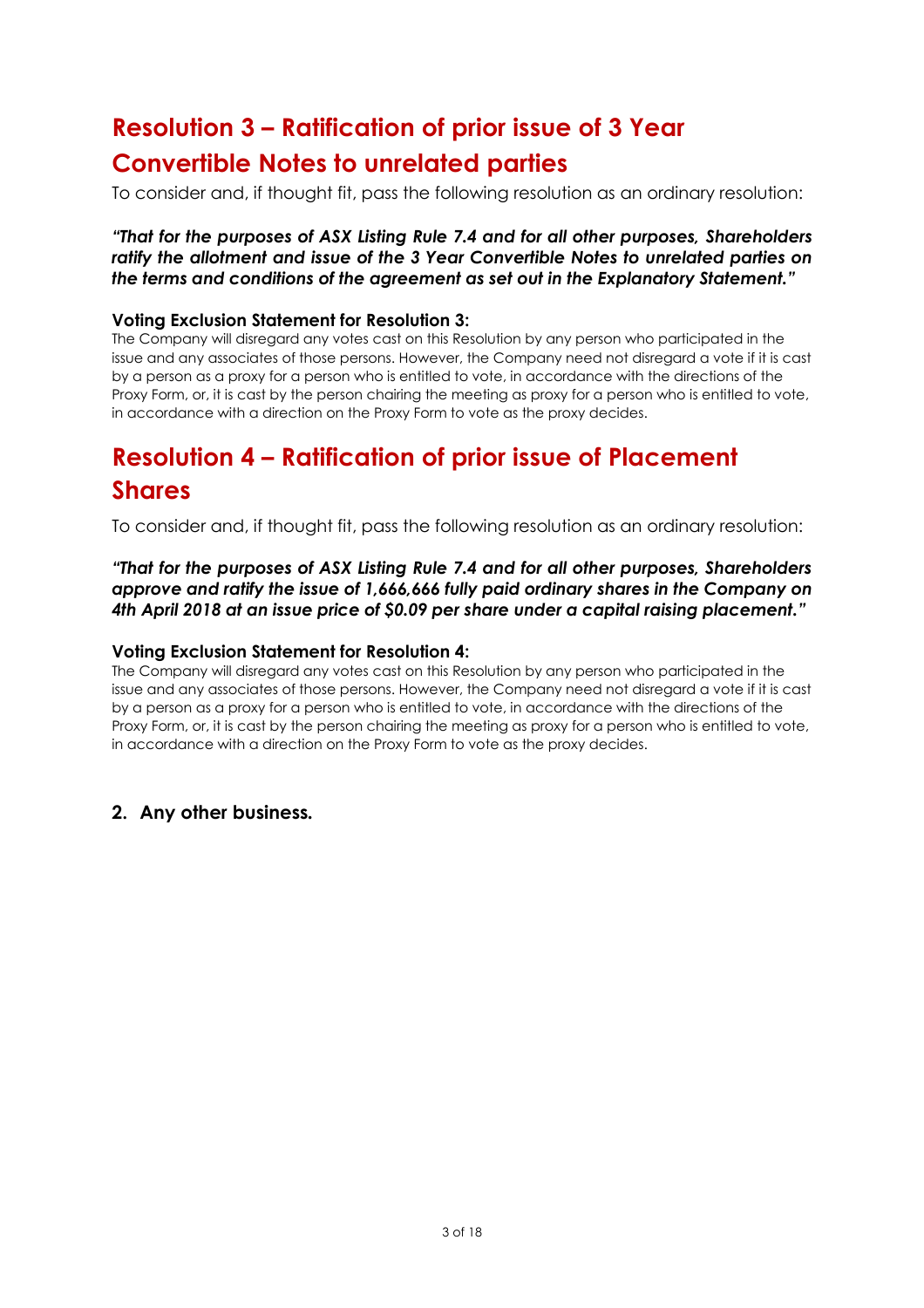# **EXPLANATORY STATEMENT**

This Explanatory Statement has been prepared for the information of Shareholders in relation to the business to be conducted at the Company's General Meeting on Tuesday 15<sup>th</sup> May 2018.

The purpose of this Explanatory Statement is to provide Shareholders with all information known to the Company which is material to a decision on how to vote on the Resolutions in the accompanying Notice of General Meeting.

This Explanatory Statement should be read in conjunction with the Notice of General Meeting preceding this Explanatory Statement.

If you have any questions regarding the matters set out in this Explanatory Statement or the preceding Notice of General Meeting, please contact the Company Secretary or your professional adviser.

# **Resolution 1 – Ratification of prior issue of Shares and Options**

# **1.1 General**

As announced on 24th January 2018, the Company has entered into a convertible security agreement ("Agreement") with The Australian Special Opportunity Fund, LP ("ASOF") a fund managed by The Lind Partners, LLC (together "Lind") which provides for a convertible security facility with a face value of \$1,200,000.

As announced on 4th April 2018, the Agreement has been amended to add a requirement that any additional shares issued under the Agreement to repay the Convertible Security and/or convert the outstanding balance of the Convertible Security must not exceed 6,000,000 shares in total.

A summary of the material terms and conditions of the Agreement are set out below.

Funding and Security

- a) Lind agreed to advance \$1,000,000 ("Initial Advance") to the Company. This amount has been received, less an initial commitment fee of \$50,000.
- b) In consideration for the receipt of \$1,000,000, the Company has issued to ASOF an uncertificated Convertible Security with a face value of \$1,200,000 ("Convertible Security").
- c) The Convertible Security ranks senior, unsecured, being senior to all other unsecured subordinated obligations of the Company with the exception of the 3 Year Convertible Notes that is the subject of Resolution 3.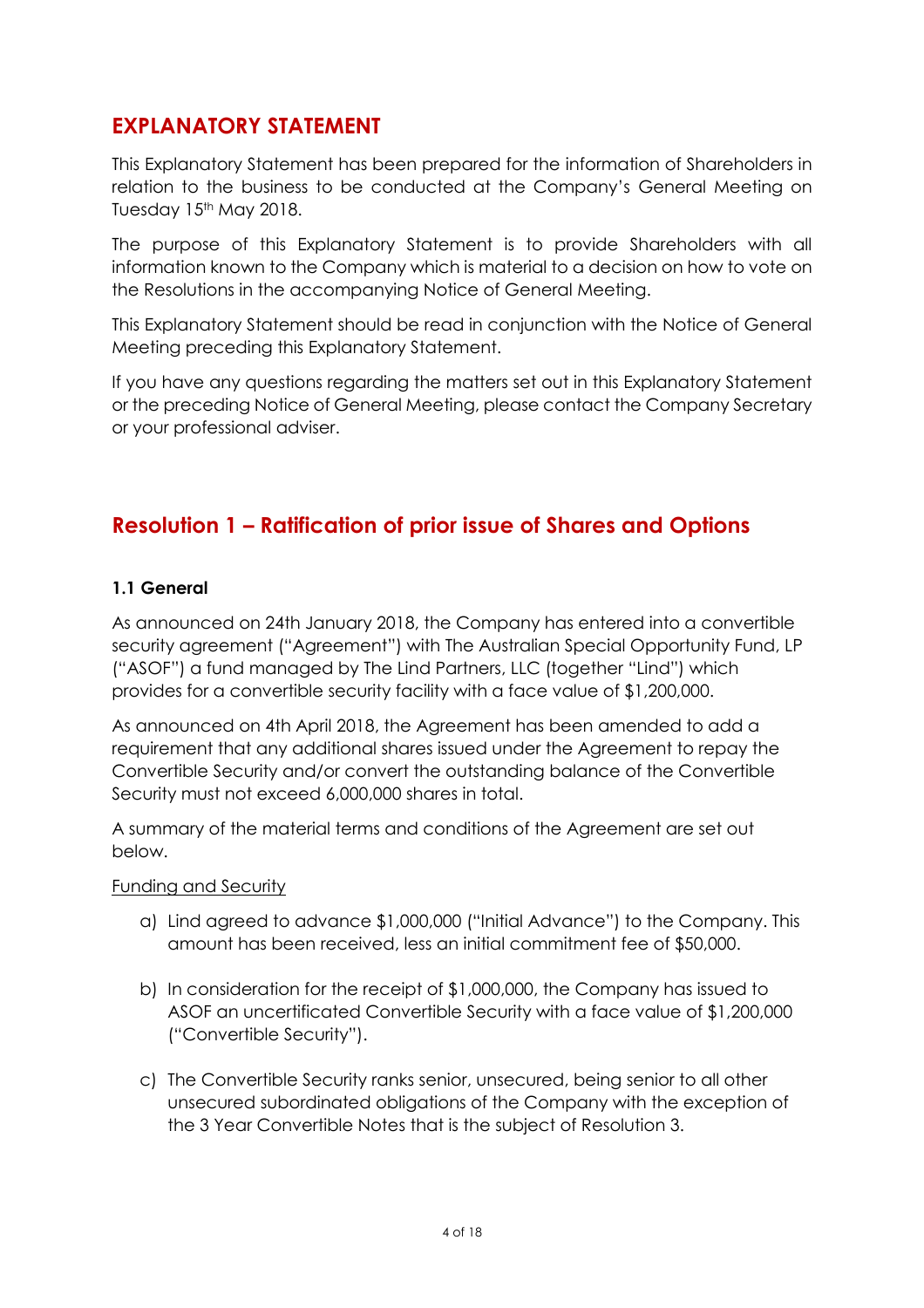# Repayment

- a) The Convertible Security is repayable over a term of 24 months ending 24 January 2020 after an initial 120 day repayment holiday by 20 equal monthly payments.
- b) The Company may, at its election, make the repayments in:
	- i. cash at a premium of 5% of the Repayment Amount; and or
	- ii. by the issue of that number of Shares which is equal to the Repayment Amount divided by the price per Share that is equal to 90% of the average of three (3) daily VWAPs per Share as selected by Lind during the 20 consecutive trading days immediately prior. Any additional shares issued to repay the Convertible Security and/or convert the outstanding balance of the Convertible Security must not exceed 6,000,000 shares in total.

# Conversion

- a) ASOF has the right to convert the outstanding balance of the Convertible Security Facility to Shares at a pre-set conversion price of \$0.127 per Share (being a 30% premium of the average of the 5 daily VWAPs selected by Lind during the 20 trading days prior to the execution of the Agreement). Any additional shares issued to repay the Convertible Security and/or convert the outstanding balance of the Convertible Security must not exceed 6,000,000 shares in total.
- b) ASOF may only convert the outstanding balance after 90 days from the Execution Date of 15 January 2017. During the 90 day period the Company will hold a General Meeting to ratify the Securities issued in the period from the Annual General Meeting. The period was subsequently extended by 30 days to 120 days.
- c) To effect conversion, ASOF may provide a conversion notice no less than one (1) business day prior to requiring the Company to effect conversion of some or all of the Convertible Security Facility. The conversion notice must specify:
	- i. the conversion amount, which must be a minimum of \$50,000 or, if the amount is less than \$50,000, the total amount of the outstanding for the Convertible Security;
	- ii. whether the conversion amount will be constituted in whole or part by a reduction in ASOF's shareholding in the Company (being 2,000,000 Shares), and if so, must advise the reduction which will be applied to satisfy some or all of the conversion amount; and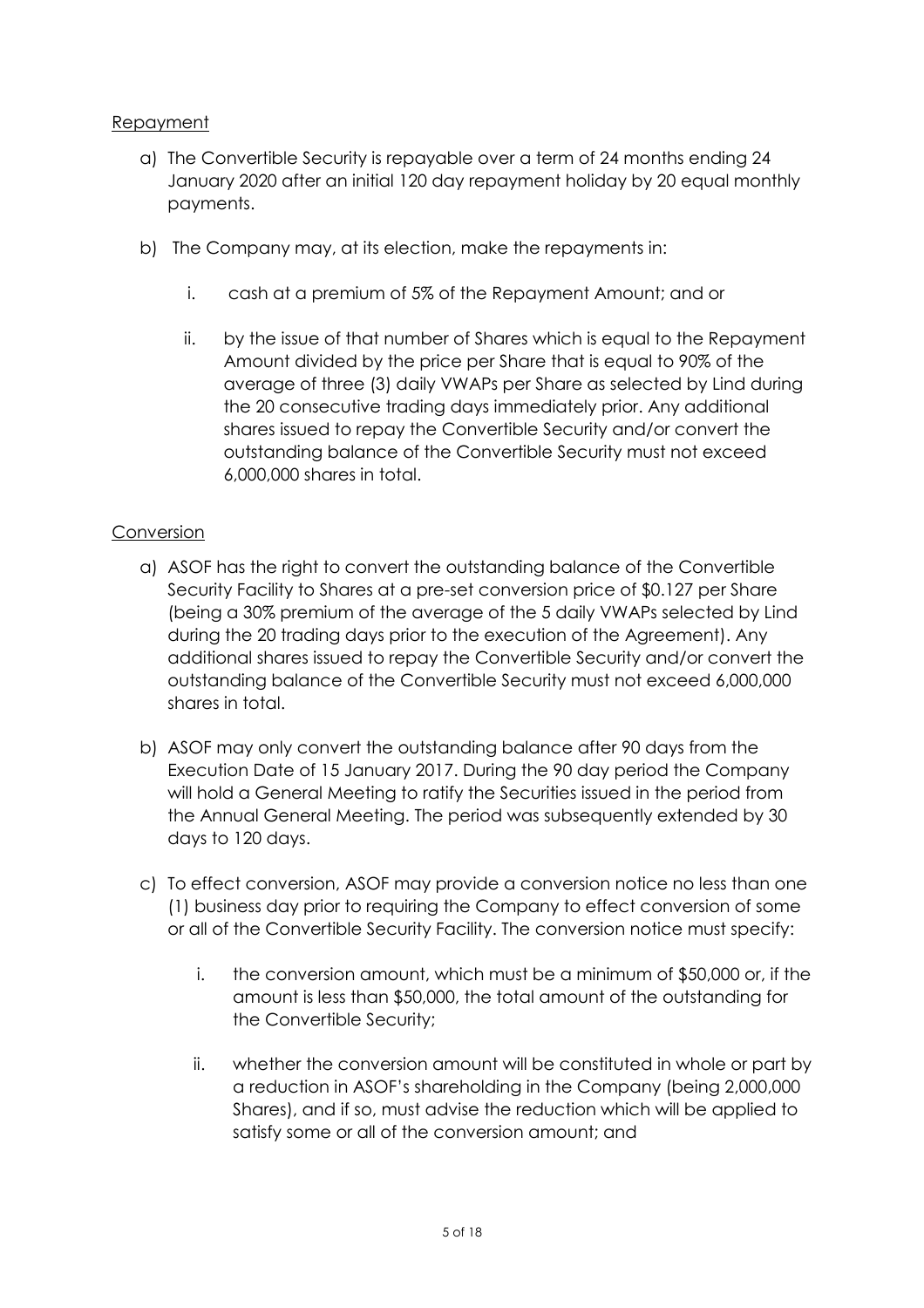iii. the conversion price applicable to the conversion being

(A) \$0.127; or

(B) where the market capitalisation of the Company is lower than \$4,000,000, the price per share equal to 90% of the average of three (3) daily VWAPS per Share during the twenty (20) trading days immediately prior to the conversion date.

# Company Buy-Back

- a) The Company has the right to buy-back the outstanding balance of the Convertible Security Facility in immediately available funds at any stage during the Term of the Agreement provided there has been no event of default;
- b) If the Company wishes to exercise its buy-back right, the Company must issue ASOF with a buy-back notice. Upon receipt of the buy-back notice, ASOF has the option to convert up to 30% of the total face value of the Convertible Security Facility into Share at its discretion and at the Conversion Price and otherwise in accordance with the terms of the Agreement; and
- c) The Buy-Back Conversion Price is determined by Lind and is equal conversion price of \$0.127 per Share (being a 30% premium of the average of the 5 daily VWAPs selected by Lind during the 20 trading days prior to the execution of the Agreement) or 90% of the average of 3 daily VWAPs as selected by Lind during the 20 trading days prior to the notice of repayment.

# Issue of Consideration Securities

- a) The Company has granted the following securities as consideration for ASOF entering into the Convertible Security Funding Agreement:
	- i. 2,000,000 Ordinary Shares issued 24 January 2018 ("Collateral Shares"); and
	- ii. 3,700,000 unlisted Options, exercisable at \$0.114 each on or before 24 January 2021,

(the issue of the above Shares and Options is the subject of Resolution 1)

# Collateral Shares

a) Where any shares are to be issued to ASOF due to conversion, repayment or buy-back of some or all of the Convertible Note, ASOF may permit some or all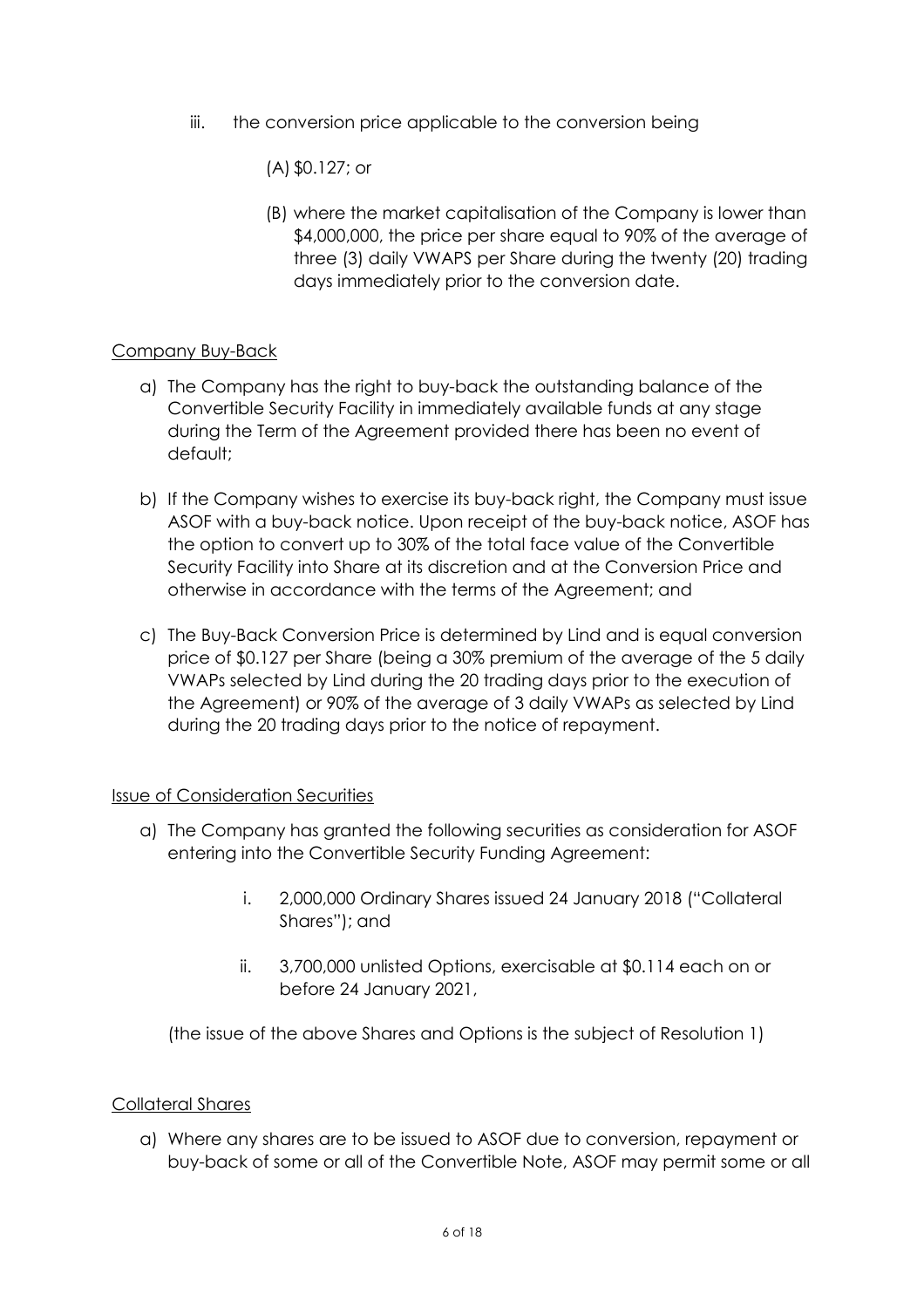of the Shares issued because of such an event to be satisfied by a reduction in the balance of the Collateral Shares.

- b) ASOF may also elect to acquire all rights in some or all of the Collateral Shares by written notice to the Company ("Collateral Election Notice") at any time during the Term of the Agreement.
- c) Upon giving the Collateral Election Notice, ASOF shall be required to advance to the Company an amount determined by multiplying the number of Collateral Shares that is subject to the Collateral Election Notice by the Collateral Share Price (defined below) being:
	- i. the price per Share equal to 90% of the average of three (3) daily VWAPS per Share during the 20 consecutive trading days immediately prior to the Collateral Election Notice; and
	- ii. where the Company's Shares have been suspended from trading during the 20 consecutive trading days prior to the date of the Collateral Election Notice, an amount equal to 85% of the fair market value of the parcel of Collateral Shares (with the fair market value to be determined by an appropriately qualified independent valuer),

(together, the "Collateral Share Price")

d) To the extent that ASOF holds any Collateral Shares at the expiry of the Term, ASOF must pay the Company an amount equal to the Outstanding Collateral Shares multiplied by the Collateral Share Price within ten (10) business days of the expiry of the Term.

Resolution 1 seeks Shareholder ratification pursuant to ASX Listing Rule 7.4 for the allotment and issue of securities to ASOF on 24 January 2017, being 2,000,000 Shares and 3,700,000 unlisted Options exercisable at \$0.114 each with an expiry date of 24 January 2021.

# **1.2 ASX Listing Rule 7.1**

ASX Listing Rule 7.1 provides that a company must not, subject to specified exceptions, issue or agree to issue more equity securities during any 12 month period than that amount which represents 15% of the number of fully paid ordinary securities on issue at the commencement of that 12 month period.

# **1.3 ASX Listing Rule 7.4**

ASX Listing Rule 7.4 sets out an exception to ASX Listing Rule 7.1. It provides that where a company in general meeting ratifies the previous issue of securities made pursuant to ASX Listing Rule 7.1 (and provided that the previous issue did not breach ASX Listing Rule 7.1) those securities will be deemed to have been made with shareholder approval for the purpose of ASX Listing Rule 7.1.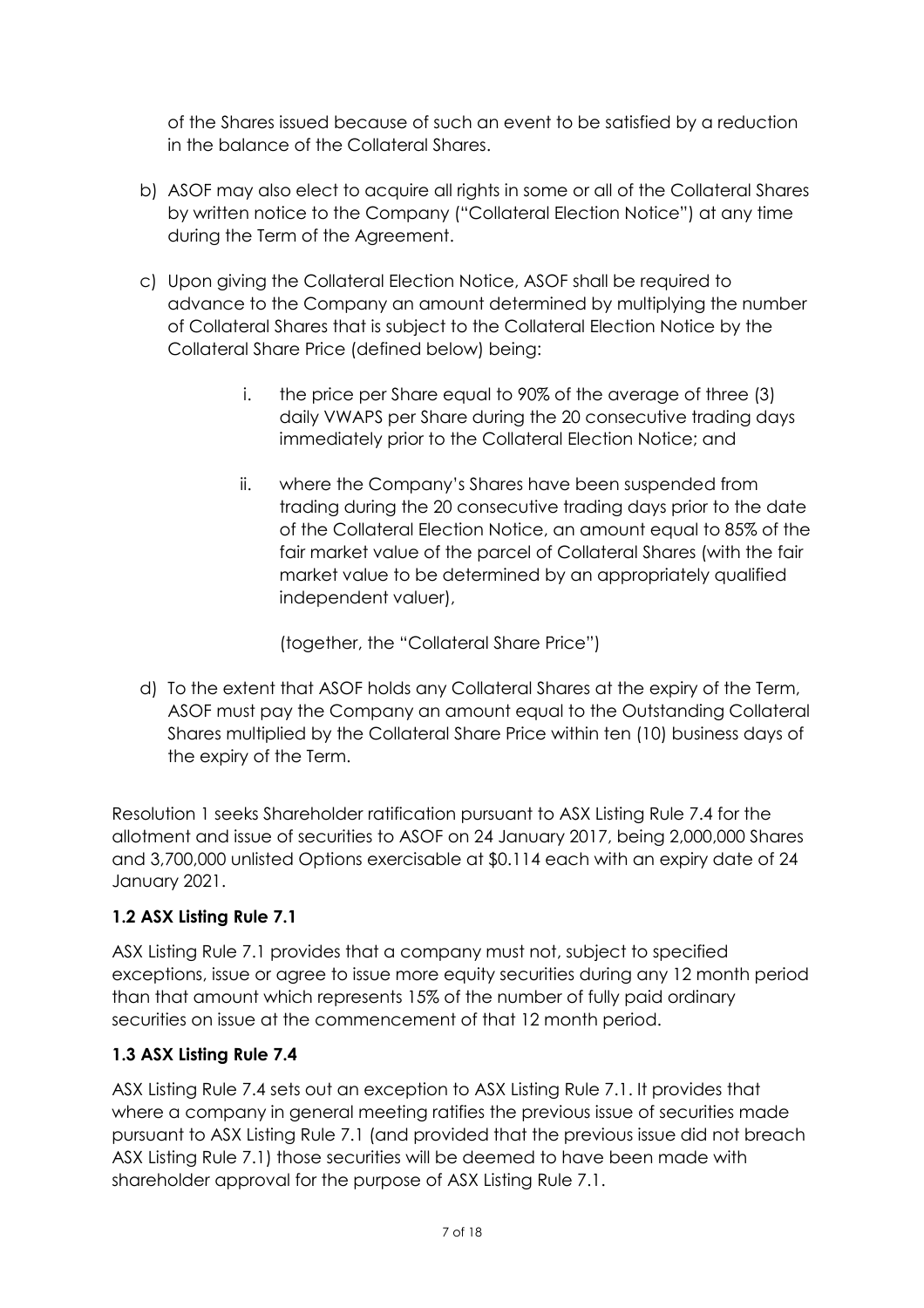As announced on 4th April 2018, the Agreement was amended to add a requirement that any additional shares issued under the Agreement to repay the Convertible Security and/or convert the outstanding balance of the Convertible Security must not exceed 6,000,000 shares in total. The amendment was made to ensure that the issue of Convertible Security does not breach ASX Listing Rule 7.1.

By ratifying this issue, the Company will retain the flexibility to issue equity securities in the future up to the 15% annual placement capacity set out in ASX Listing Rule 7.1 without the requirement to obtain prior Shareholder approval.

# **1.4 Technical information required by Listing Rule 7.4**

The following information is provided pursuant to and in accordance with ASX Listing Rule 7.5:

- a) 2,000,000 Shares and 3,700,000 Options (exercisable at \$0.114 each) were issued;
- b) The Shares and Options were issued for nil cash consideration in satisfaction of consideration for the funding provided under the Convertible Security Funding Agreement;
- c) The Shares issued were fully paid ordinary shares in the Company issued on the same terms and conditions as the Company's existing shares;
- d) The terms and conditions of the Options are set out in Appendix A;
- e) The Shares and Options were issued to The Australian Special Opportunity Fund, LP, and unrelated party to the Company; and
- f) No funds were raised from the issue as the Shares and Options were issued for nil consideration in accordance with the Convertible Security Funding Agreement.

**Recommendation:** The Board recommends that the Shareholders vote in favour of Resolution 1.

# **Resolution 2 - Ratification of issue of Convertible Security to The Australian Special Opportunity Fund, LP**

# **2.1 General**

As set out in section 1.1 above and announced on 24 January 2018, the Company has entered into a Convertible Security Funding Agreement with The Australian Special Opportunity Fund, LP, a fund managed by The Lind Partners (together "Lind") which provides for a convertible security facility with a face value of \$1,200,000.

Resolution 2 seeks Shareholder ratification pursuant to ASX Listing Rule 7.4 for the issue of the Convertible Security.

# **2.2 Key Terms of Convertible Security**

The key terms of the Convertible Security are set out above at section 1.1.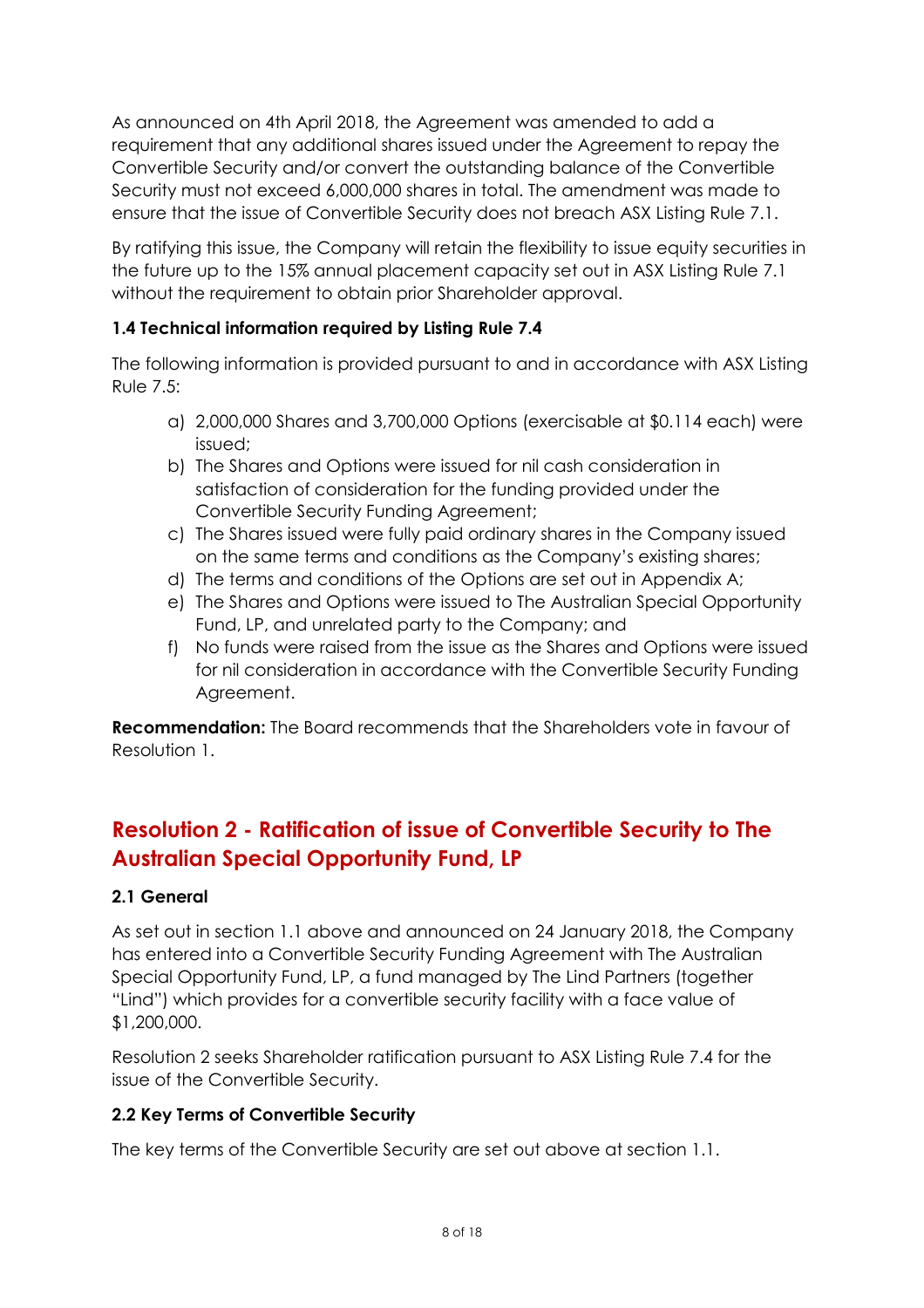# **2.3 Listing Rules 7.1 and 7.4**

A summary of ASX Listing Rules 7.1 and 7.4 are set out in sections 1.2 and 1.3 above.

As announced on 4<sup>th</sup> April 2018, the Agreement was amended to add a requirement that any additional shares issued under the Agreement to repay the Convertible Security and/or convert the outstanding balance of the Convertible Security must not exceed 6,000,000 shares in total. The amendment was made to ensure that the issue of Convertible Security does not breach ASX Listing Rule 7.1.

By ratifying this issue, the Company will retain the flexibility to issue equity securities in the future up to the 15% annual placement capacity set out in ASX Listing Rule 7.1 without the requirement to obtain prior Shareholder approval.

# **2.4 Technical information required by ASX Listing Rule 7.4**

The following information is provided pursuant to and in accordance with ASX Listing Rule 7.5:

- a) The Company issued one Convertible Security with a face value of \$1,200,000;
- b) The Convertible Security was issued for an advance of \$1,000,000 less commitment fees of \$50,000;
- c) The material terms of the Convertible Security are set out in section 1.1;
- d) The Convertible Security was issued to The Australian Special Opportunity Fund, LP, an unrelated party of the Company; and
- e) The funds raised from the issue of the Convertible Security will be used to further develop the DomaCom Platform and meet working capital requirements.

**Recommendation:** The Board recommends that the Shareholders vote in favour of Resolution 2.

# **Resolution 3 – Ratification of prior issue of 3 Year Convertible Notes to unrelated parties**

# **3.1 General**

On 25 January 2018 the Company issued 3 Year Convertible Notes with a combined face value of \$650,000.

Resolution 3 seeks Shareholder ratification pursuant to ASX Listing Rule 7.4 for the issue of the Convertible Securities.

# **3.2 Key Terms of Convertible Security**

Interest of 10% per annum is payable quarterly in arrears.

The Holder has the right to convert all or any of the Convertible Notes to Shares at any time from the Issue Date until Maturity Date.

The conversion price for each note is \$0.20.

Detailed Terms of the 3 Year Convertible Notes are set out in Appendix B.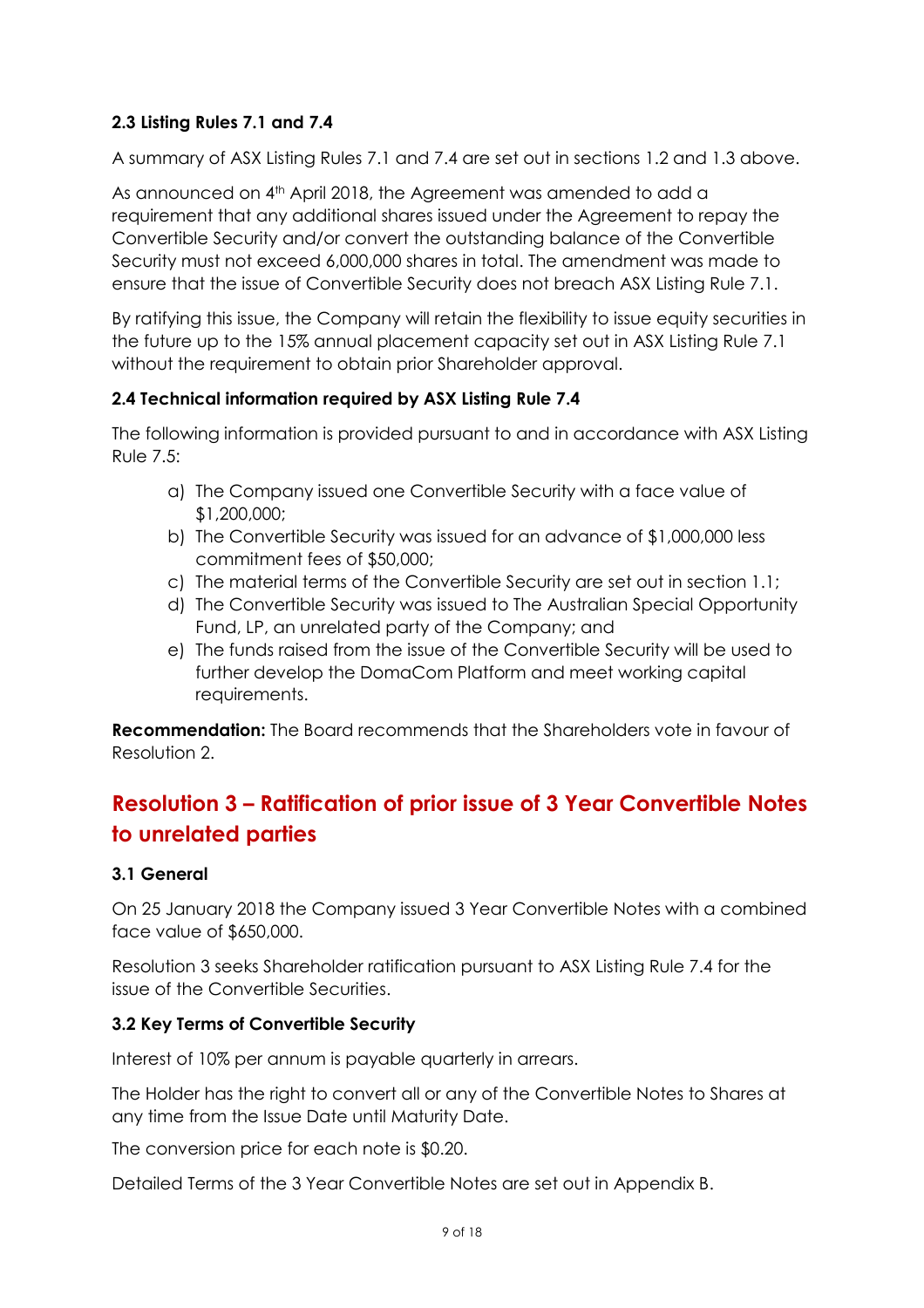# **3.3 Listing Rules 7.1 and 7.4**

A summary of ASX Listing Rules 7.1 and 7.4 are set out in sections 1.2 and 1.3 above.

By ratifying this issue, the Company will retain the flexibility to issue equity securities in the future up to the 15% annual placement capacity set out in ASX Listing Rule 7.1 without the requirement to obtain prior Shareholder approval.

# **3.4 Technical information required by ASX Listing Rule 7.4**

The following information is provided pursuant to and in accordance with ASX Listing Rule 7.5:

- a) The Company issued Convertible Notes with a combined face value of \$650,000;
- b) The Convertible Notes were issued for an advance of \$650,000;
- c) The material terms of the Convertible Notes are set out in Appendix B;
- d) The Convertible Notes were issued to clients of brokers engaged to assist the Company in raising further capital. The note holders are unrelated parties of the Company and include existing shareholders of the Company; and
- e) The funds raised from the issue of the Convertible Notes will be used to further develop the DomaCom Platform and meet working capital requirements.

**Recommendation:** The Board recommends that the Shareholders vote in favour of Resolution 3.

# **Resolution 4 – Ratification of prior issue of Placement Shares**

# **4.1 General**

The Company seeks shareholder ratification pursuant to ASX Listing Rule 7.1 for the issue of 1,666,666 fully paid ordinary shares on 4th April 2018.

# **4.2 Listing Rules 7.1 and 7.4**

A summary of ASX Listing Rules 7.1 and 7.4 are set out in sections 1.2 and 1.3 above.

By ratifying this issue, the Company will retain the flexibility to issue equity securities in the future up to the 15% annual placement capacity set out in ASX Listing Rule 7.1 without the requirement to obtain prior Shareholder approval.

# **4.3 Technical information required by Listing Rule 7.4**

The following information is provided pursuant to and in accordance with ASX Listing Rule 7.5:

- a) 1,666,666 fully paid ordinary shares were issued;
- b) The shares were issued at a price of \$0.09 per share;
- c) Recipients of issue: sophisticated and professional investors introduced to the Company by the Company's advisors and/or invited by the Company to participate in the issue.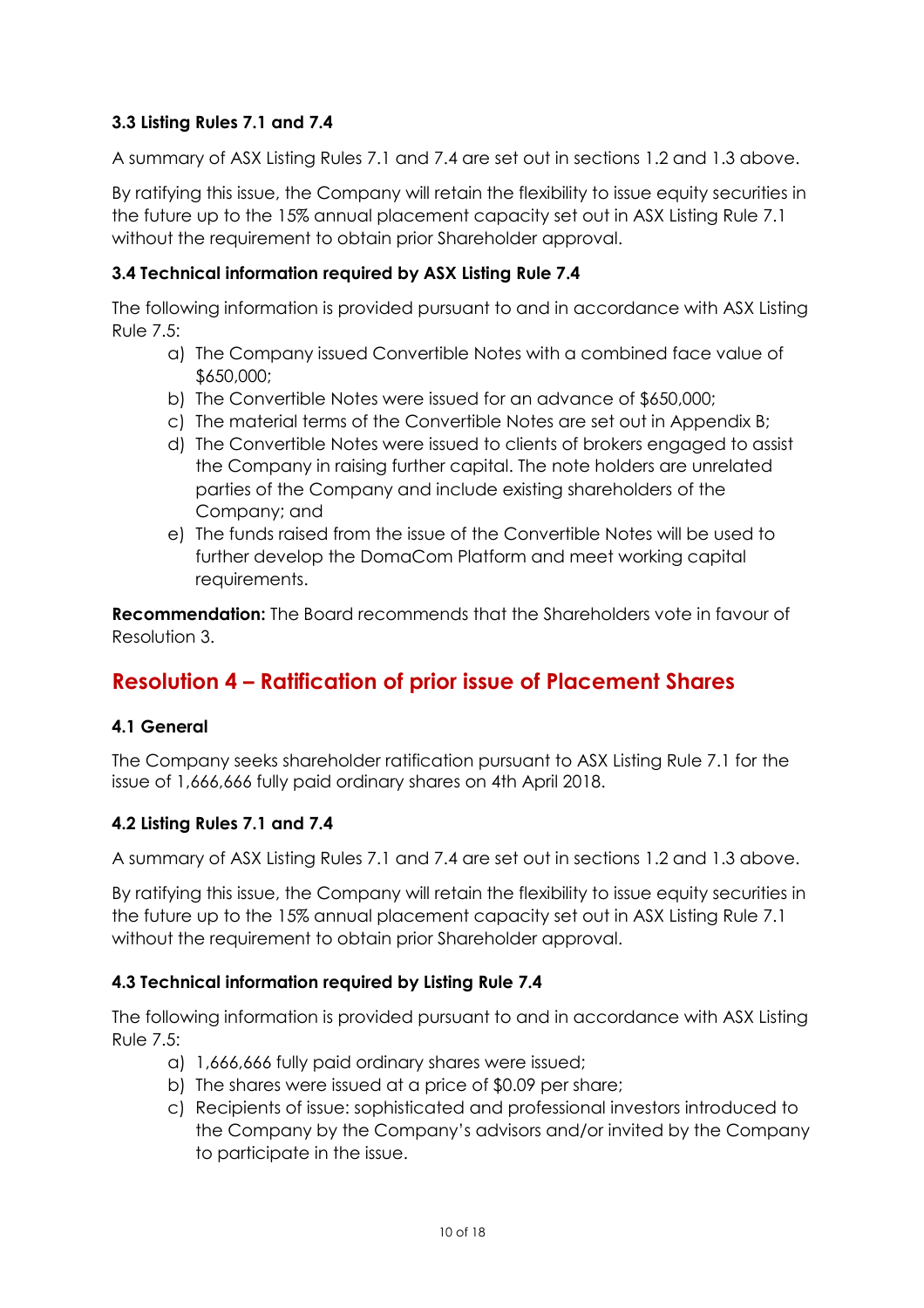- d) The terms and conditions: fully paid ordinary shares ranking pari-passu with other existing fully paid ordinary shares in the Company; and
- e) The funds raised will be used to further develop the DomaCom Platform and meet working capital requirements.

**Recommendation:** The Board recommends that the Shareholders vote in favour of Resolution 4.

# **Business of General Meeting**

The Corporations Act require that 28 days' notice is required for General Meetings of a listed company. This Notice of Meeting is intended to satisfy that requirement.

Under the Constitution no business shall be transacted at any General Meeting unless a quorum of 5 Shareholders are present.

The agenda of the General Meeting is now fixed and business not on the agenda cannot be brought to the meeting without leave of the Chair.

Only shareholders of the Company and invited guests may attend the General Meeting.

# **Voting Entitlement**

The Board has determined that for the purpose of voting at the General Meeting, Shares will be taken to be held by those persons who hold them at 7.00pm AEST on 13th May 2018. This means that if you are not the registered holder of a Share at that time you will not be entitled to vote at the General Meeting in respect of that Share.

# **Voting in person**

To vote in person at the Meeting, you must attend the meeting to be held at 15th May 2018.

# **Proxy Form for General Meeting**

A Shareholder who is entitled to attend and vote at the Meeting may appoint a proxy to attend and vote on behalf of that Shareholder. A proxy need not be a Shareholder. A Shareholder can appoint an individual or a body corporate as its proxy. If a body corporate is appointed as a proxy, it must ensure that it appoints a corporate representative as required by the Corporations Act 2001 (Cth) to exercise its powers as proxy at the Meeting.

A Shareholder who is entitled to cast two or more votes may appoint up to two proxies and may specify the proportion or number of votes that each proxy is appointed to exercise. If a Shareholder appoints two proxies and the appointments do not specify the proportion or number of votes that each proxy may exercise, each proxy may exercise half the votes (disregarding fractions).

If you choose to appoint a proxy, you are encouraged to direct your proxy how to vote on the Resolution by marking either "For", "Against" or "Abstain" on the Proxy Form for that item of business. If you sign the Proxy Form and do not appoint a proxy, you will have appointed the Chairman of the Meeting as your proxy.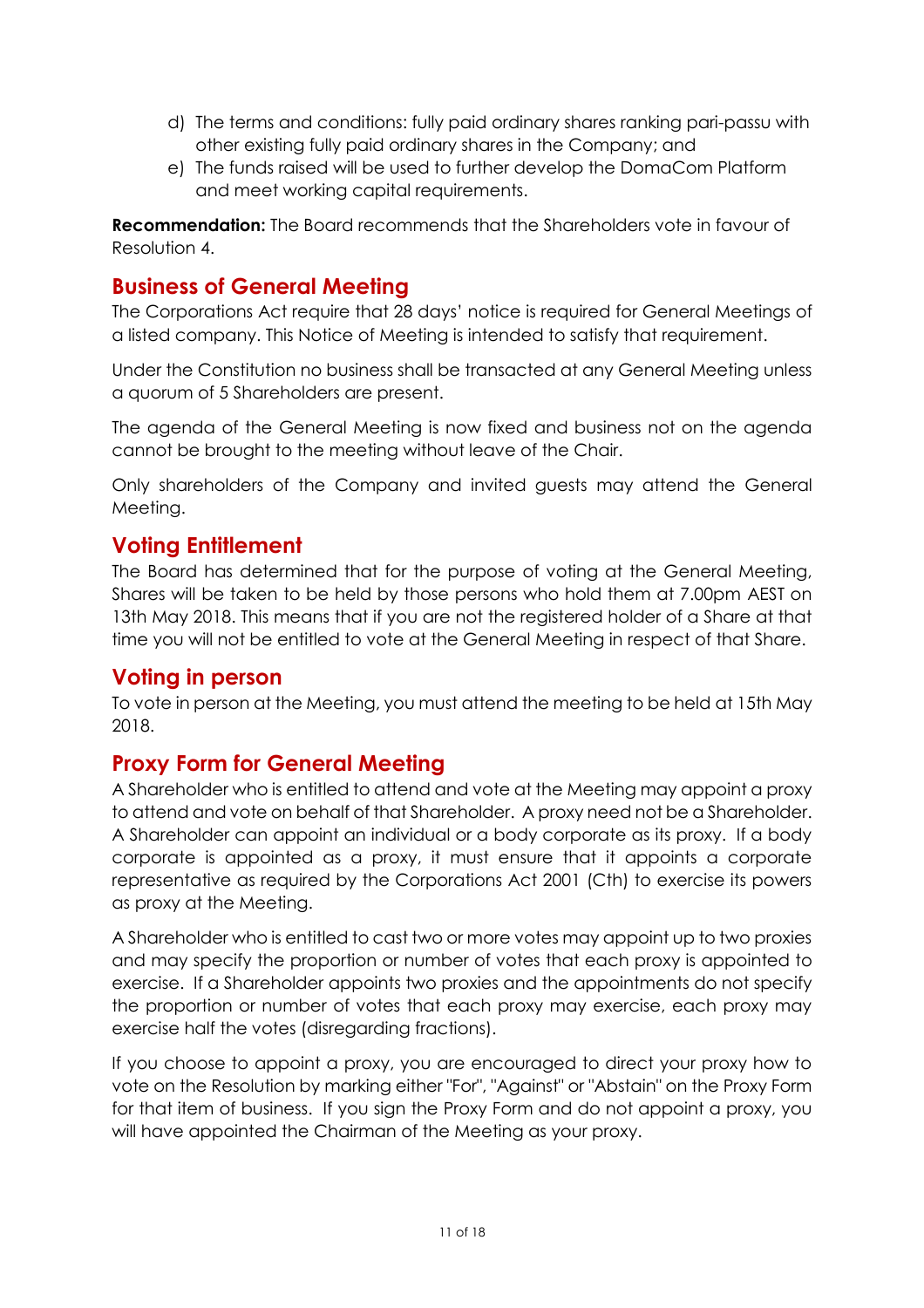Completed Proxy Forms (and the power of attorney or other authority, if any, under which the Proxy Form is signed) must be lodged at the Company's share registry, Boardroom Pty Limited; or faxed to the fax number specified below not later than 11.00am (AEST) on 13th May 2018.

Address (hand deliveries): Boardroom Pty Limited, Level 12, 225 George Street, Sydney NSW 2000. Address (postal deliveries): Boardroom Pty Limited, GPO Box 3993, Sydney NSW 2001

Fax number for lodgement: +61 2 9290 9655

Please read all instructions carefully before completing the proxy form.

Alternatively, please visi[t www.votingonline.com.au/domacomgm2018](http://www.votingonline.com.au/domacomgm2018) to submit your voting intentions.

# **Undirected proxies**

Subject to any restrictions set out in this Notice of Meeting or the Proxy Form, the Chairman of the meeting intends to vote all undirected proxies in favour of all resolutions.

If you appoint the Chairman of the Meeting (or the Chairman is taken to be appointed) as your proxy and you do not direct the Chairman how to vote on a resolution, then by completing and returning the Proxy Form, you expressly authorise the Chairman to exercise the proxy and to vote in accordance with his stated intention to vote in favour of all resolutions.

If you have appointed the Chairman of the Meeting (or the Chairman is taken to be appointed) as your proxy and you direct the Chairman how to vote on a resolution by marking either "'for", "against" or "abstain" for a resolution, then your vote will be cast in accordance with your direction.

# **Corporate representatives**

A Shareholder, or proxy, that is a body corporate and entitled to attend and vote at the Meeting may appoint an individual to act as its corporate representative. Evidence of the appointment of a corporate representative must be in accordance with section 250D of the Corporations Act and be lodged with the Company.

A Shareholder entitled to attend and vote at the Meeting may appoint an attorney to attend and vote at the Meeting on the Shareholder's behalf. The power of attorney appointing the attorney must be duly signed and specify the name of each of the Shareholder, the Company and the attorney, and also specify the meetings at which the appointment may be used. The appointment may be a standing one.

A corporate representative or an attorney may, but need not, be a Shareholder of the Company.

Corporate representatives should bring to the Meeting appropriate evidence of appointment as a representative in accordance with the constitution of the Company. Attorneys are requested to bring to the Meeting the original or a certified copy of the power of attorney pursuant to which they were appointed. Proof of identity will also be required for corporate representatives and attorneys.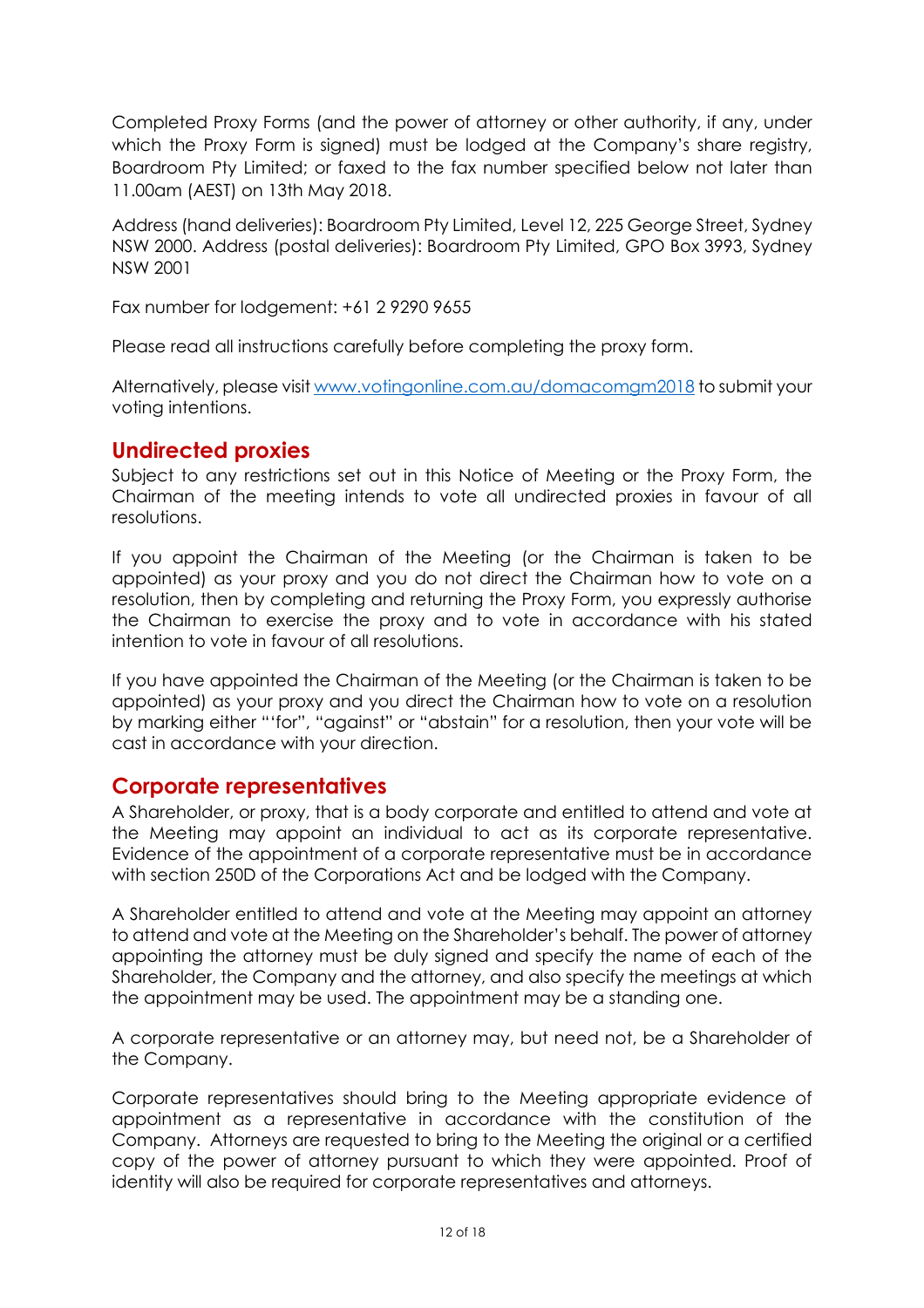# **Appendix A**

**Terms and conditions of Options issued The Australian Special Opportunity Fund, LP**

# **Option \$0.114 expiry 24 January 2021**

## **Terms and Conditions**

# <span id="page-12-0"></span>**1. Terms of the Options**

### **1.1 Nature of Options**

- (a) Each Option shall grant the holder of that Option the right but not the obligation to be issued by the Company one Share at the Option Exercise Price.
- (b) Each Option shall be exercisable by the Option holder complying with its obligations under this clause [1](#page-12-0) of the Convertible Security Funding Agreement, at any time after the time of its grant, and prior to the date that is thirty-six (36) calendar months after the date granted to the Investor (the *Option Expiration Date*) after which time it will lapse.
- (c) The exercise price of \$0.114 is calculated as the average daily VWAP during the 20 trading days prior to the execution of the Agreement.

### **1.2 Exercise of Options**

- (a) Without limiting the generality of, and subject to, the other provisions of the Agreement, an Option holder may exercise any of its Options at any time prior to their expiration, by delivery of:
	- (i) a copy, whether facsimile or otherwise, of a duly executed Option exercise form, to the Company during normal business hours on any Business Day at the Company's principal executive offices (or such other office or agency of the Company as it may designate by notice to the Option holder); and
	- (ii) payment of an amount equal to the Option Exercise Price multiplied by the number of Shares in respect of which the Options are being exercised at the time, by wire transfer to the account specified by the Company from time to time or by bank draft delivered to the Company during normal business hours on any Business Day at the Company's principal executive offices (or such other office or agency of the Company as it may designate by notice to the Option holder).
- <span id="page-12-1"></span>(b) As soon as reasonably practicable, but in any event no later than three (3) Business Days after receipt of a duly completed Exercise Form and the payment referred to in clause [1.2\(a\)\(ii\),](#page-12-1) the Company must cause its securities registrar to:
	- (i) issue and Electronically Deliver the Shares in respect of which the Options are so exercised by the Option holder; and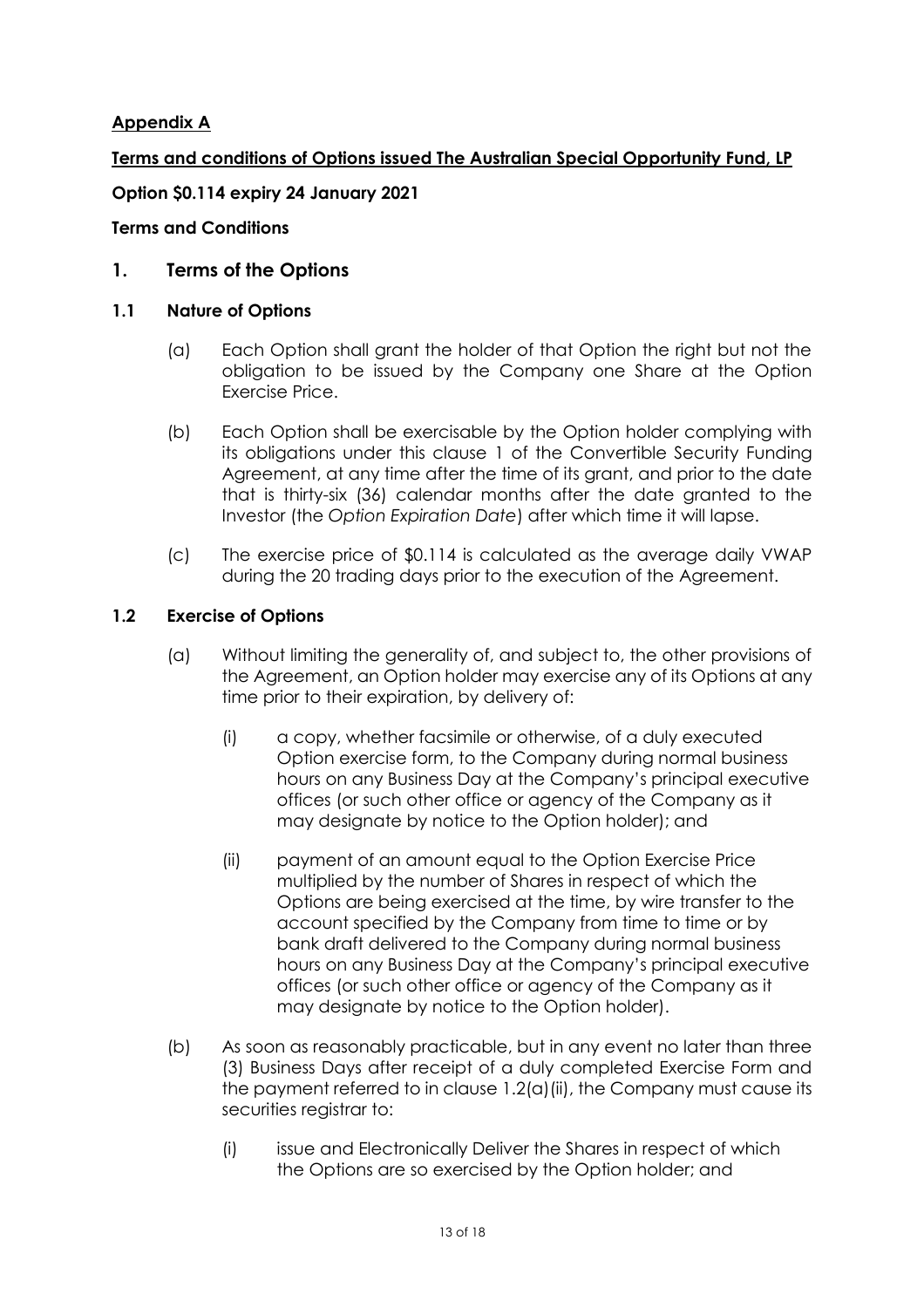(ii) provide to the Option holder holding statements evidencing that such Shares have been recorded in the Company's Share register.

# <span id="page-13-0"></span>**1.3 Bonus Issues**

If prior to an exercise of an Option, the Company makes an issue of Equity Securities by way of capitalisation of profits or out of its reserves (other than pursuant to a dividend reinvestment plan) pursuant to an offer of such Equity Securities to at least all the holders of Equity Securities resident in Australia, then on exercise of the Option, the number of Equity Securities over which an Option is exercisable shall be increased by the number of Equity Securities which the holder of the Option would have received if the Option had been exercised before the date on which entitlements to the issue were calculated.

# **1.4 Rights Issues**

If prior to an exercise of an Option, any offer or invitation is made by the Company to at least all the holders of Equity Securities resident in Australia for the subscription for cash with respect to Equity Securities, options or other securities of the Company on a pro rata basis relative to those holders' Shareholding at the time of the offer, the Option Exercise Price shall be reduced as specified in the Listing Rules in relation to pro-rata issues (except bonus issues).

# <span id="page-13-1"></span>**1.5 Reconstruction of Capital**

In the event of a consolidation, subdivision or similar reconstruction of the issued capital of the Company, and subject to such changes as are necessary to comply with the Listing Rules applying to a reconstruction of capital at the time of the reconstruction:

- (a) the number of the Equity Securities to which each Option holder is entitled on exercise of the outstanding Options shall be reduced or increased in the same proportion as, and the nature of the Equity Securities shall be modified to the same extent that, the issued capital of the Company is consolidated, subdivided or reconstructed (subject to the same provisions with respect to rounding of entitlements as sanctioned by the meeting of shareholders approving the consolidation, subdivision or reconstruction); and
- (b) an appropriate adjustment shall be made to the Option Exercise Price of the outstanding Options, with the intent that the total amount payable on exercise of the Options shall not alter.

# **1.6 Cumulative Adjustments**

Full effect shall be given to the provisions of clauses [1.3](#page-13-0) to [1.5,](#page-13-1) as and when occasions of their application arise and in such manner that the effects of the successive applications of them are cumulative, the intention being that the adjustments they progressively effect will be such as to reflect, in relation to the Shares issuable on exercise of the Options outstanding, the adjustments which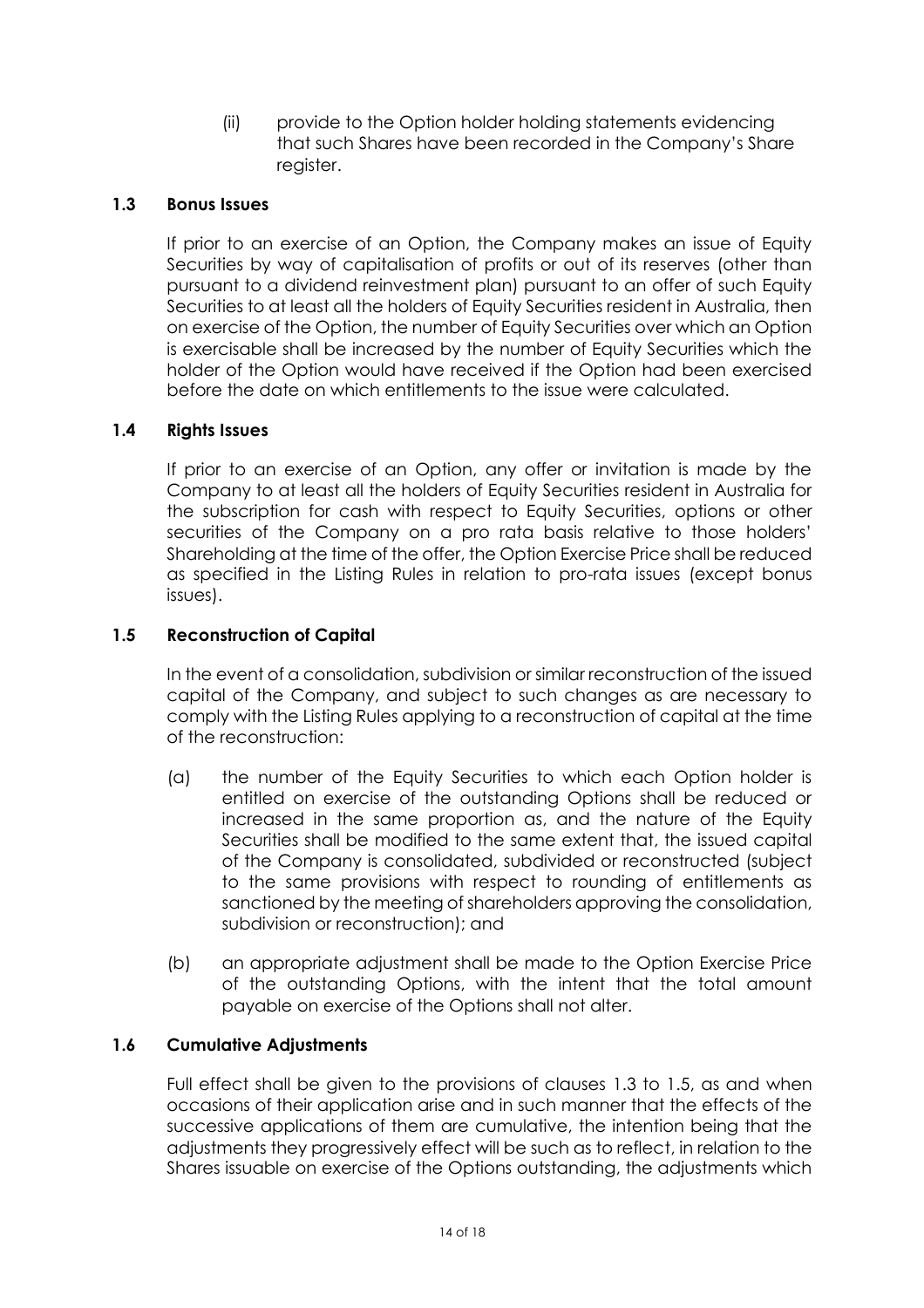on the occasions in question are progressively effected in relation to Equity Securities already on issue.

## **1.7 Notice of Adjustments**

Whenever the number of Shares over which an Option is exercisable, or the Option Exercise Price, is adjusted pursuant to this Agreement, the Company must give notice of the adjustment to all the Option holders, within three (3) Business Days.

### **1.8 Rights Prior to Exercise**

Prior to its exercise, an Option does not confer a right on the Option holder to participate in a new issue of securities by the Company.

### **1.9 Redemption**

The Options shall not be redeemable by the Company.

# **1.10 Assignability and Transferability**

The Options shall be freely assignable and transferable, subject to the provisions of Chapter 6D of the Corporations Act and the applicable Law.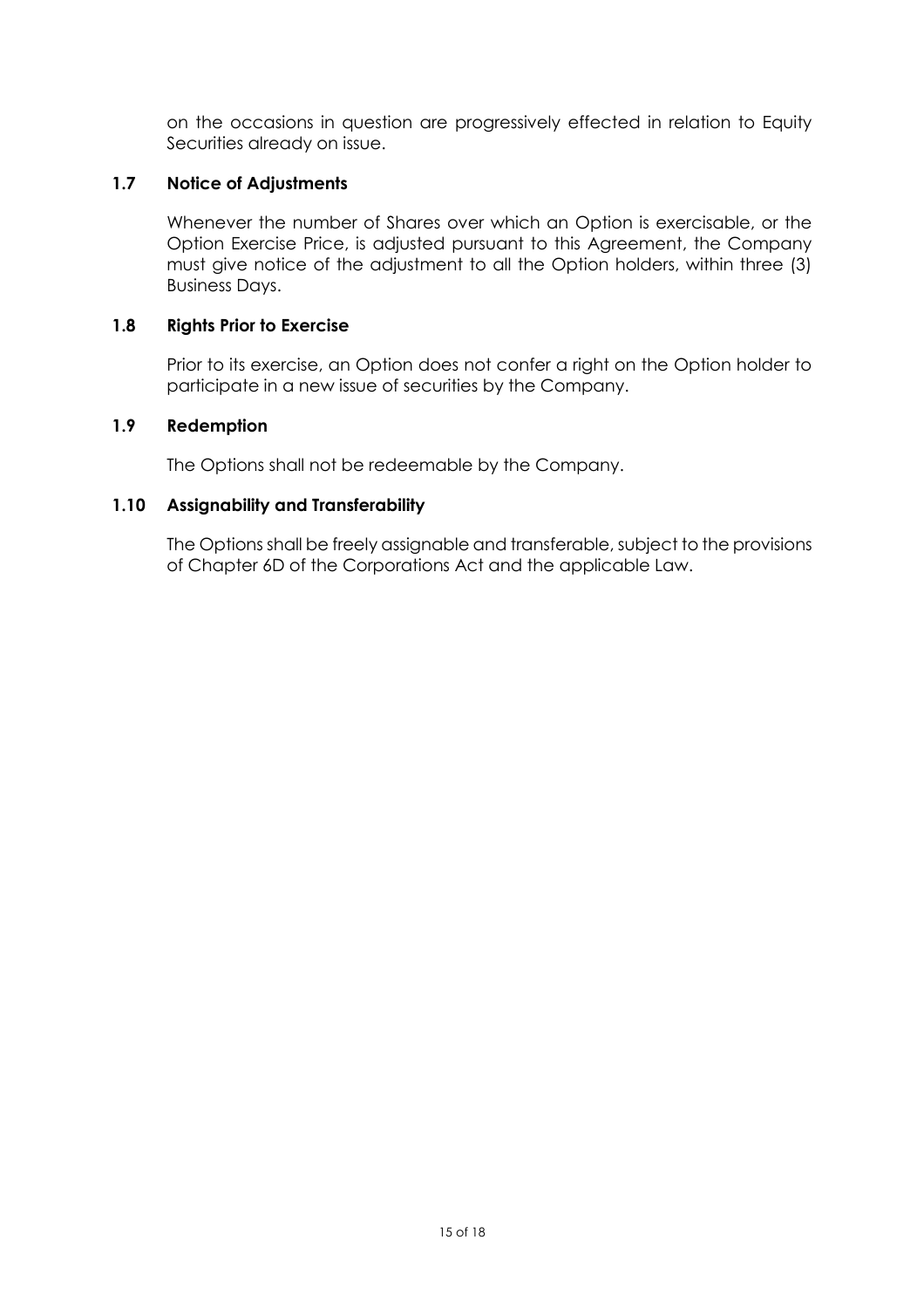# **Appendix B**

| 1                      | <b>Issue overview</b>                      | Each Note:                                                                                                                                                                                                                                                       |                                                                                                                                                                                                                                                                                                      |  |
|------------------------|--------------------------------------------|------------------------------------------------------------------------------------------------------------------------------------------------------------------------------------------------------------------------------------------------------------------|------------------------------------------------------------------------------------------------------------------------------------------------------------------------------------------------------------------------------------------------------------------------------------------------------|--|
|                        |                                            | (a)                                                                                                                                                                                                                                                              | is issued at its Face Value;                                                                                                                                                                                                                                                                         |  |
|                        |                                            | (b)                                                                                                                                                                                                                                                              | bears interest as provided in 'Interest on Notes' below                                                                                                                                                                                                                                              |  |
|                        |                                            | (C)                                                                                                                                                                                                                                                              | is convertible into Shares as provided in 'Conversion',<br>'Conversion Price' below; and                                                                                                                                                                                                             |  |
|                        |                                            | (d)                                                                                                                                                                                                                                                              | is transferable only in accordance with 'Transferability'<br>below.                                                                                                                                                                                                                                  |  |
| $\mathbf{2}$           | Interest on<br><b>Notes</b>                | (a)                                                                                                                                                                                                                                                              | Each Note will bear interest at the rate of 10% per<br>annum (Interest Rate), calculated on a daily basis on<br>the Face Value of each Note during the period from<br>and including the Issue Date to and including the<br>earlier of the conversion of the Note to Shares and the<br>Maturity Date. |  |
|                        |                                            | (b)                                                                                                                                                                                                                                                              | Interest is payable by the Company to the Holder in<br>arrears in cash on the first Business Day after the end of<br>each calendar quarter                                                                                                                                                           |  |
| 3                      | Minimum<br>subscription of<br><b>Notes</b> | $(\alpha)$                                                                                                                                                                                                                                                       | The Company is not obliged to issue any Notes unless it<br>raises a minimum aggregate amount of \$1,000,000<br>through the issue of Notes.                                                                                                                                                           |  |
|                        |                                            | (b)                                                                                                                                                                                                                                                              | The maximum aggregate amount to be raised through<br>the issue of Notes will not exceed \$6,000,000.                                                                                                                                                                                                 |  |
|                        |                                            | (C)                                                                                                                                                                                                                                                              | If the aggregate amount raised through the issue of<br>Notes is less than \$3,000,000, the Company will use<br>reasonable efforts to reduce its level of operating costs<br>so far as reasonably practicable (as determined by the<br>Board in its absolute discretion).                             |  |
| Conversion<br>4<br>of: |                                            | Subject to the Corporations Act and the Listing Rules, the<br>Holder has the right to convert all or any of the Notes held by<br>that Holder to Shares (at the price provided in 'Conversion<br>Price' below) at any time from the Issue Date until the earliest |                                                                                                                                                                                                                                                                                                      |  |
|                        |                                            | (a)                                                                                                                                                                                                                                                              | voluntary conversion under this paragraph 4; and                                                                                                                                                                                                                                                     |  |
|                        |                                            | (b)                                                                                                                                                                                                                                                              | the Maturity Date,                                                                                                                                                                                                                                                                                   |  |

### **Terms of Issue for 3 Year unsecured Convertible Notes**

by providing to the Company a written request for conversion of Notes, and upon production and surrender of the then current Note Certificate.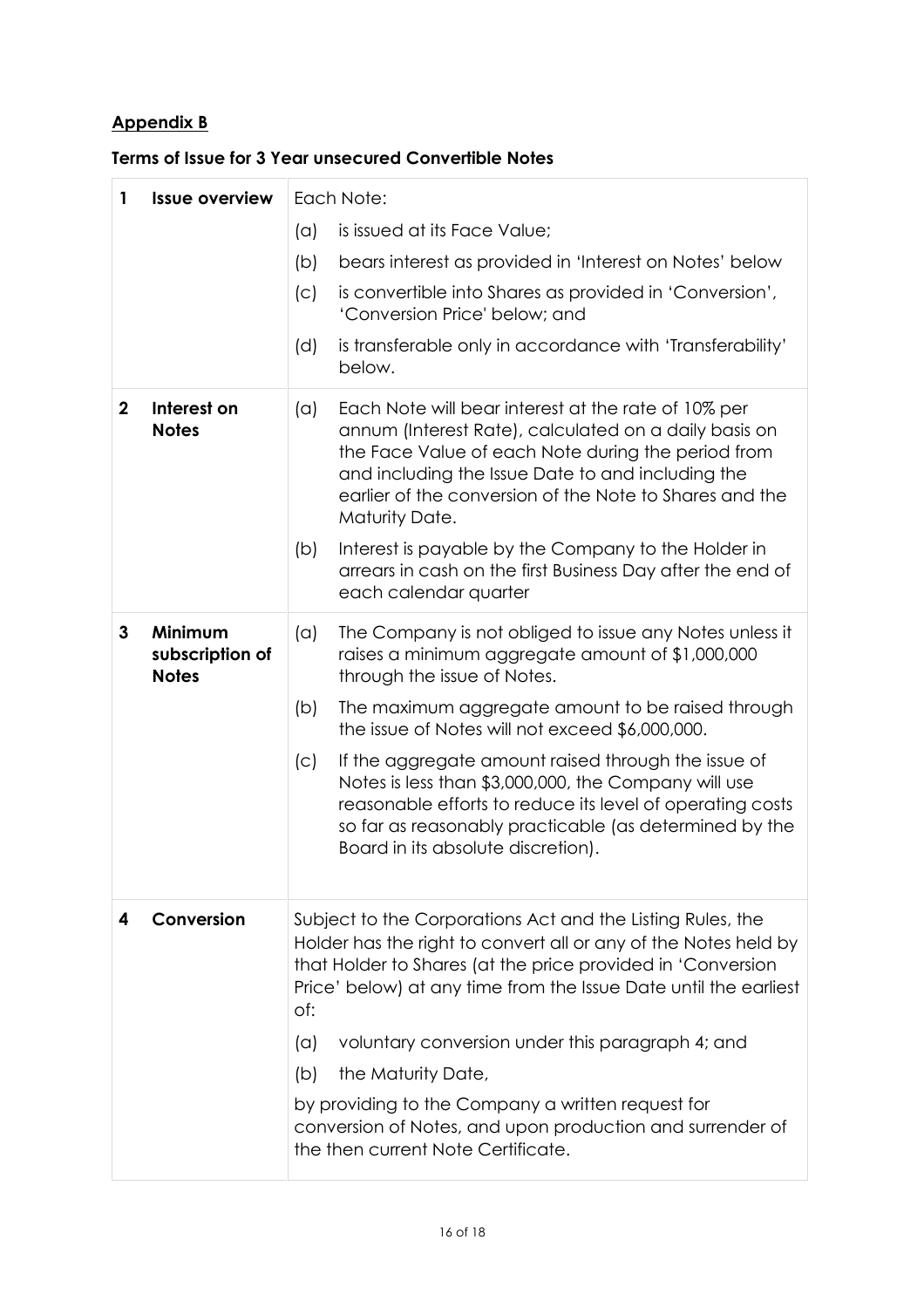|   |                            |     | If, before Notes are converted into Shares, the Company:                                                                                                                                                                                                                                                                                                                  |  |  |  |  |
|---|----------------------------|-----|---------------------------------------------------------------------------------------------------------------------------------------------------------------------------------------------------------------------------------------------------------------------------------------------------------------------------------------------------------------------------|--|--|--|--|
|   |                            | (a) | consolidates its Shares, the Conversion Price must be<br>increased in the same inverse proportion as the number<br>of Shares is reduced under that consolidation;                                                                                                                                                                                                         |  |  |  |  |
|   |                            | (b) | subdivides its Shares, the Conversion Price must be<br>decreased in the same inverse proportion as the<br>number of Shares is increased under that subdivision; or.                                                                                                                                                                                                       |  |  |  |  |
|   |                            | (C) | in any other way reconstructs or reorganises its issued<br>capital, including issuing new capital, the Conversion<br>Price must be adjusted in the same proportion as the<br>issued capital of the Company is reconstructed or<br>reorganised and in a manner which will not result in any<br>additional benefits being conferred on either the<br>Company or the Holder. |  |  |  |  |
| 5 | Conversion<br><b>Price</b> |     | The Conversion Price is \$0.20 for each Note.                                                                                                                                                                                                                                                                                                                             |  |  |  |  |
| 6 | Conversion<br><b>Terms</b> | (a) | The entire Principal Amount of the Notes held by the<br>Holder will be converted into Shares immediately on<br>voluntary conversion under paragraph 4.                                                                                                                                                                                                                    |  |  |  |  |
|   |                            | (b) | The number of Shares to be issued upon a conversion<br>shall be the quotient obtained by dividing the Principal<br>Amount of the Notes held by the Holder, by the<br>applicable Conversion Price provided above (rounded<br>down to the next whole number of Shares in the event<br>of any fractional Share).                                                             |  |  |  |  |
|   |                            | (C) | Upon conversion of a Note, the Note will cease to exist<br>and to be on issue, and the Company will be forever<br>released from all of its obligations and liabilities under or<br>in respect of the Note, including the Principal Amount<br>of that Note.                                                                                                                |  |  |  |  |
|   |                            | (d) | Subject at all times to the Corporations Act and the<br>Listing Rules:                                                                                                                                                                                                                                                                                                    |  |  |  |  |
|   |                            |     | the Shares to be issued on a Conversion Event<br>(i)<br>must be issued by the Company within 5 Business<br>Days of the Conversion Event; and                                                                                                                                                                                                                              |  |  |  |  |
|   |                            |     | the Company must enter the Holder into its<br>(ii)<br>register of members as the holder of those Shares<br>as at their issue date.                                                                                                                                                                                                                                        |  |  |  |  |
|   |                            | (e) | Shares issued on Conversion will rank pari passu with the<br>other Shares on issue and will be issued pursuant to the<br>Company's constitution. The Company will take all                                                                                                                                                                                                |  |  |  |  |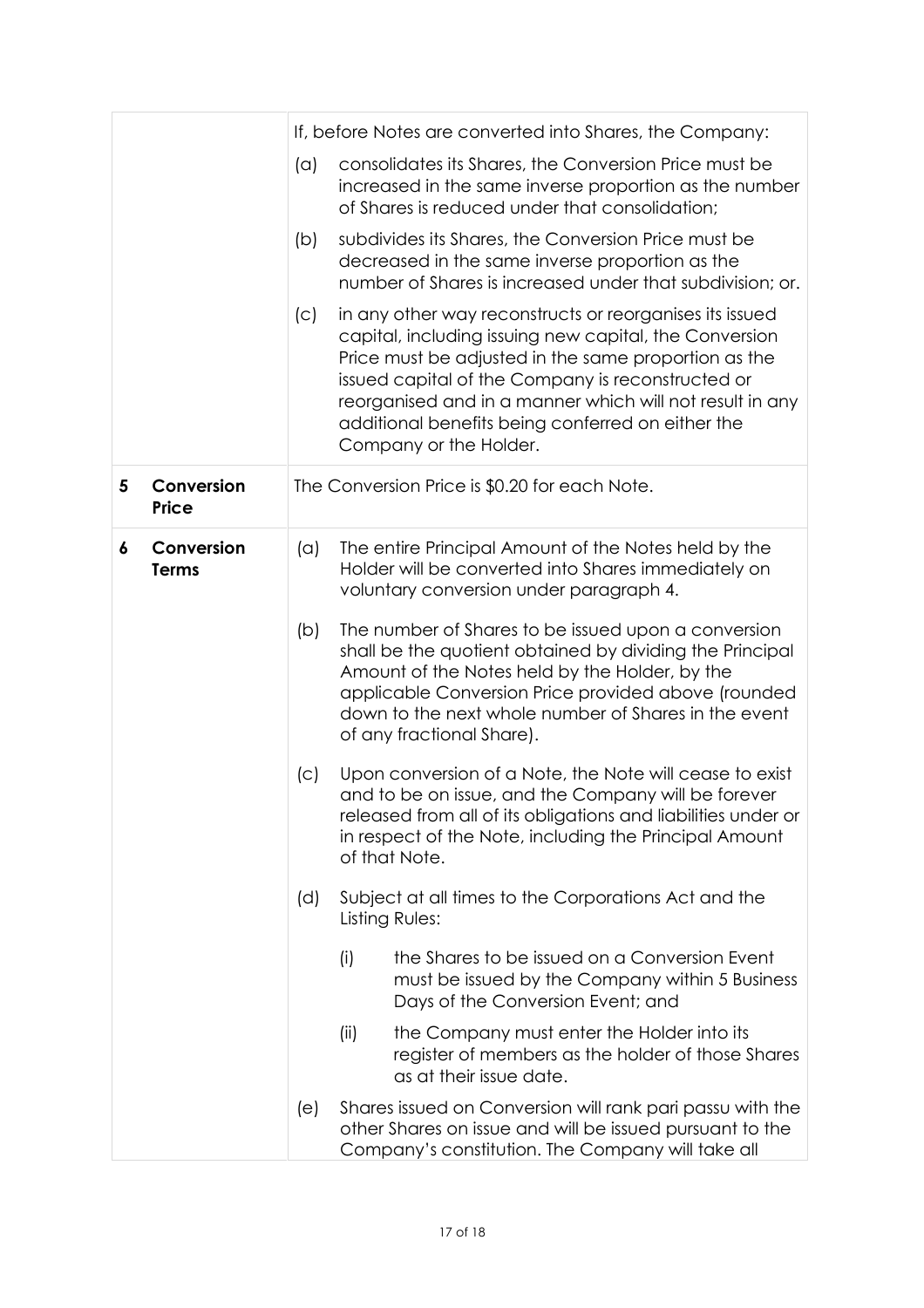|   |                                             | steps necessary to have the Shares issued on<br>Conversion quoted on ASX.                                                                                                                                                                                                                                                                                                                                                                                                 |  |  |
|---|---------------------------------------------|---------------------------------------------------------------------------------------------------------------------------------------------------------------------------------------------------------------------------------------------------------------------------------------------------------------------------------------------------------------------------------------------------------------------------------------------------------------------------|--|--|
| 7 | Redemption                                  | Provided that the Holder has not provided a Conversion<br>Notice (and produced and surrendered the then current<br>Note Certificate as required in 'Conversion' above) by 5.00<br>pm on the date which is 60 Business Days before the Maturity<br>Date,                                                                                                                                                                                                                   |  |  |
|   |                                             | the Holder will be deemed to have elected to have<br>(a)<br>their Notes redeemed; and                                                                                                                                                                                                                                                                                                                                                                                     |  |  |
|   |                                             | the Holder must deliver to the Company, prior to the<br>(b)<br>Maturity Date, the Note Certificate(s) then held by that<br>Holder.                                                                                                                                                                                                                                                                                                                                        |  |  |
|   |                                             | On the Maturity Date, subject to receiving the Note<br>Certificate(s) the Company must redeem all of the Notes<br>that are then outstanding by paying the Holders thereof:                                                                                                                                                                                                                                                                                                |  |  |
|   |                                             | all accrued interest (if any) on the Notes up to and<br>$(\alpha)$<br>including the Maturity Date; and                                                                                                                                                                                                                                                                                                                                                                    |  |  |
|   |                                             | the Face Value of the Notes then held by that Holder.<br>(b)                                                                                                                                                                                                                                                                                                                                                                                                              |  |  |
| 8 | <b>Transferability</b>                      | A Note may only be transferred by the Holder with the prior<br>written consent of the Company (in its absolute discretion).                                                                                                                                                                                                                                                                                                                                               |  |  |
| 9 | Taxes,<br>deductions<br>and<br>withholdings | All sums payable under these Terms of Issue must be paid:                                                                                                                                                                                                                                                                                                                                                                                                                 |  |  |
|   |                                             | free and clear of any restriction or condition; and<br>(a)                                                                                                                                                                                                                                                                                                                                                                                                                |  |  |
|   |                                             | except to the extent required by law, in full, without<br>(b)<br>any deduction or withholding for or on account of tax<br>or on any other account, whether by way of set-off,<br>counterclaim or otherwise.                                                                                                                                                                                                                                                               |  |  |
|   |                                             | If the law requires any deduction or withholding by the<br>Company for or on account of tax to be made from any<br>amount paid or payable to a Holder under these Terms of<br>Issue, the Company will ensure that any such deduction or<br>withholding does not exceed the legal minimum and will<br>pay or procure the payment of the amount required to be<br>deducted or withheld to the relevant governmental<br>authority before the date on which penalties attach. |  |  |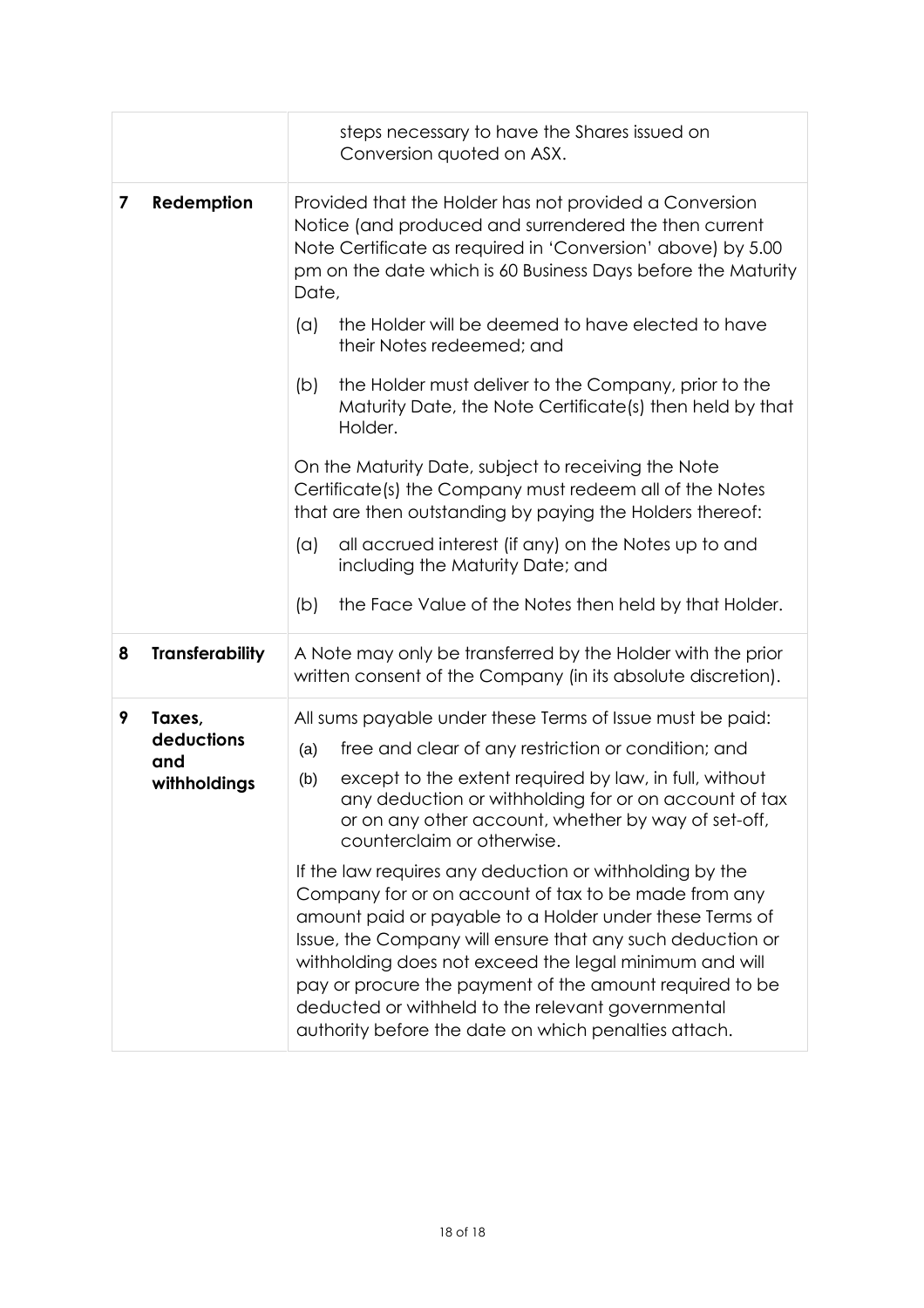

**All Correspondence to:**

|   | <b>By Mail</b> | Boardroom Pty Limited<br>GPO Box 3993<br>Sydney NSW 2001 Australia |
|---|----------------|--------------------------------------------------------------------|
| 昌 | By Fax:        | +61 2 9290 9655                                                    |
| ᆈ | Online:        | www.boardroomlimited.com.au                                        |
| ж |                | By Phone: (within Australia) 1300 737 760                          |
|   |                | (outside Australia) +61 2 9290 9600                                |

# **YOUR VOTE IS IMPORTANT**

For your vote to be effective it must be recorded **before 11:00am (AEST) on Sunday 13 May 2018.** 

# **■ TO VOTE ONLINE BY SMARTPHONE**

**STEP 1: VISIT** www.votingonline.com.au/domacomgm2018

**STEP 2: Enter your Postcode OR Country of Residence (if outside Australia)**

**STEP 3: Enter your Voting Access Code (VAC):**



. Scan QR Code using smartphone QR Reader App

#### **TO VOTE BY COMPLETING THE PROXY FORM**

#### **STEP 1 APPOINTMENT OF PROXY**

#### Indicate who you want to appoint as your Proxy.

If you wish to appoint the Chair of the Meeting as your proxy, mark the box. If you wish to appoint someone other than the Chair of the Meeting as your proxy please write the full name of that individual or body corporate. If you leave this section blank, or your named proxy does not attend the meeting, the Chair of the Meeting will be your proxy. A proxy need not be a securityholder of the company. Do not write the name of the issuer company or the registered securityholder in the space.

#### **Appointment of a Second Proxy**

You are entitled to appoint up to two proxies to attend the meeting and vote. If you wish to appoint a second proxy, an additional Proxy Form may be obtained by contacting the company's securities registry or you may copy this form.

#### To appoint a second proxy you must:

(a) complete two Proxy Forms. On each Proxy Form state the percentage of your voting rights or the number of securities applicable to that form. If the appointments do not specify the percentage or number of votes that each proxy may exercise, each proxy may exercise half your votes. Fractions of votes will be disregarded. (b) return both forms together in the same envelope.

#### **STEP 2 VOTING DIRECTIONS TO YOUR PROXY**

To direct your proxy how to vote, mark one of the boxes opposite each item of business. All your securities will be voted in accordance with such a direction unless you indicate only a portion of securities are to be voted on any item by inserting the percentage or number that you wish to vote in the appropriate box or boxes. If you do not mark any of the boxes on a given item, your proxy may vote as he or she chooses. If you mark more than one box on an item for all your securities your vote on that item will be invalid.

#### **Proxy which is a Body Corporate**

Where a body corporate is appointed as your proxy, the representative of that body corporate attending the meeting must have provided an "Appointment of Corporate Representative" prior to admission. An Appointment of Corporate Representative form can be obtained from the company's securities registry.

#### **STEP 3 SIGN THE FORM**

The form **must** be signed as follows: **Individual:** This form is to be signed by the securityholder.

**Joint Holding**: where the holding is in more than one name, all the securityholders should sign.

Power of Attorney: to sign under a Power of Attorney, you must have already lodged it with the registry. Alternatively, attach a certified photocopy of the Power of Attorney to this form when you return it.

**Companies:** this form must be signed by a Director jointly with either another Director or a Company Secretary. Where the company has a Sole Director who is also the Sole Company Secretary, this form should be signed by that person. **Please indicate the office held by signing in the appropriate place.**

#### **STEP 4 LODGEMENT**

Proxy forms (and any Power of Attorney under which it is signed) must be received no later than 48 hours before the commencement of the meeting, therefore by **11:00am (AEST) on Sunday 13 May 2018.** Any Proxy Form received after that time will not be valid for the scheduled meeting.

**Proxy forms may be lodged using the enclosed Reply Paid Envelope or:**

| Online            | www.votingonline.com.au/domacomgm2018                                              |  |  |
|-------------------|------------------------------------------------------------------------------------|--|--|
| 昌<br>By Fax       | + 61 2 9290 9655                                                                   |  |  |
| $\bowtie$ By Mail | Boardroom Pty Limited<br>GPO Box 3993.<br>Sydney NSW 2001 Australia                |  |  |
| In Person         | Boardroom Pty Limited<br>Level 12, 225 George Street,<br>Sydney NSW 2000 Australia |  |  |

#### **Attending the Meeting**

If you wish to attend the meeting please bring this form with you to assist registration**.**